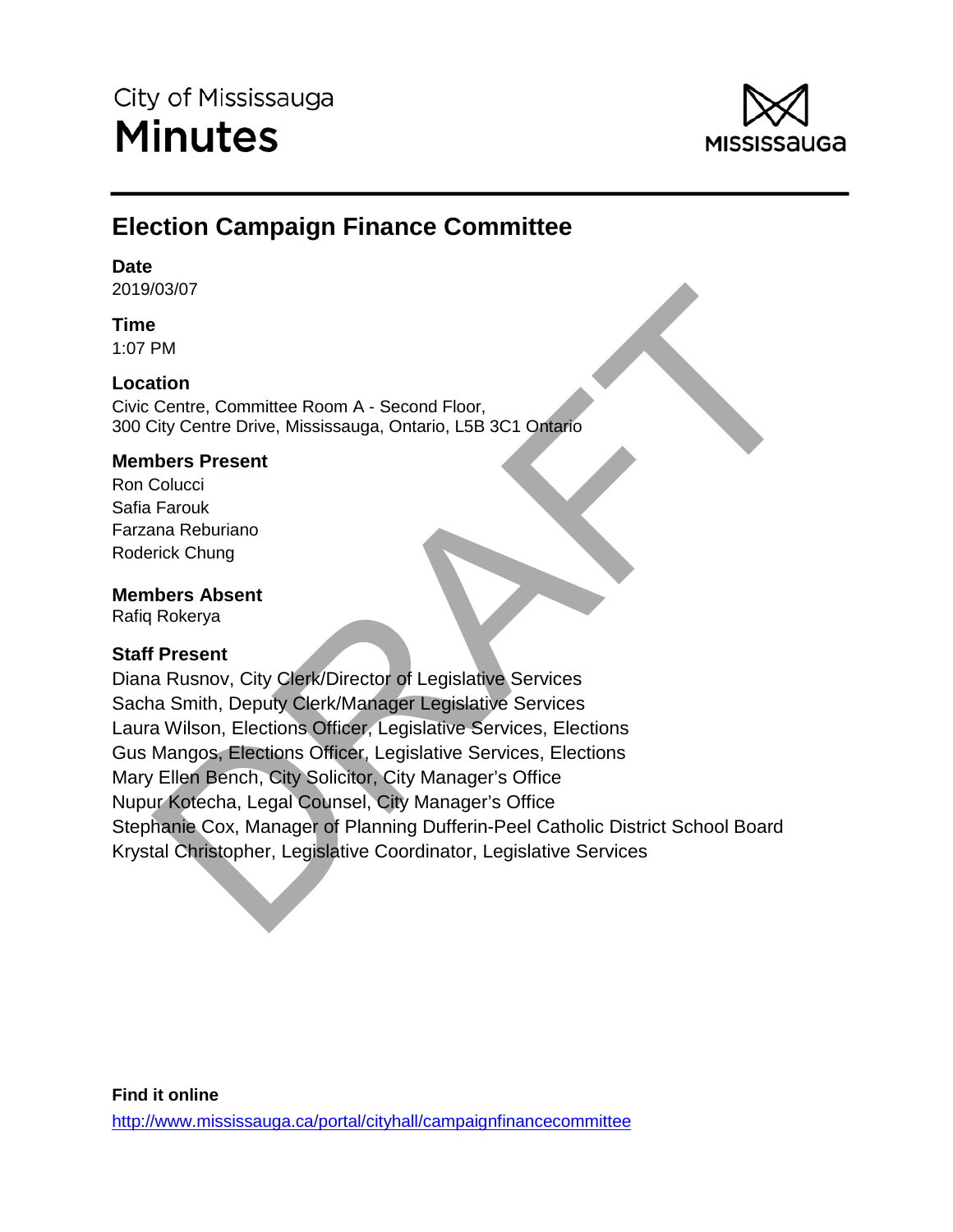### 1. **CALL TO ORDER** – 1:07 P.M.

Sacha Smith, Manager and Deputy Clerk of Legislative Services called the meeting to order at 1:07 p.m.

## 2. **APPROVAL OF AGENDA**

Approved (R. Colucci)

# 3. **DECLARATION OF CONFLICT OF INTEREST** – Nil.

4. **DEPUTATIONS** – Nil.

#### 5. **MATTERS CONSIDERED**

5.1. Introduction of the Election Campaign Finances Committee Members

> Round table introductions were made by staff and committee members. Each committee member provided an overview of their application qualifications and experience.

#### 5.2. Appointment of an Election Campaign Finances Committee Chair

**APPROVAL OF AGENDA**<br>
Approved (R. Colucci)<br>
DECLARATION OF CONFLICT OF INTEREST - NII.<br>
MATTERS CONSIDERED<br>
Introduction of the Election Campaign Finances Committee Members<br>
Round table introductions were made by staff an Roderick Chung, Citizen Member, nominated Ron Colucci, Citizen Member, as Chair of the Election Campaign Finances Committee. Following a vote of the Committee, Mr. Colucci was appointed as Chair of the Election Campaign Finances Committee for the 2018-2022 term.

### RECOMMENDATION

That Ron Colucci, Citizen Member, be appointed as Chair of the Election Campaign Finances Committee for the 2018-2022 Term.

Approved (R. Chung)

### 5.3. Appointment of an Election Campaign Finances Committee Vice-Chair

Mr. Colucci took over as Chair of the meeting.

Farzana Reburiano, Citizen Member, volunteered to be the Vice-Chair of the Elections Campaign Finances Committee. Following a vote of the Committee, Ms. Reburiano was appointed as Vice-Chair of the Election Campaign Finances Committee for the 2018-2022 term.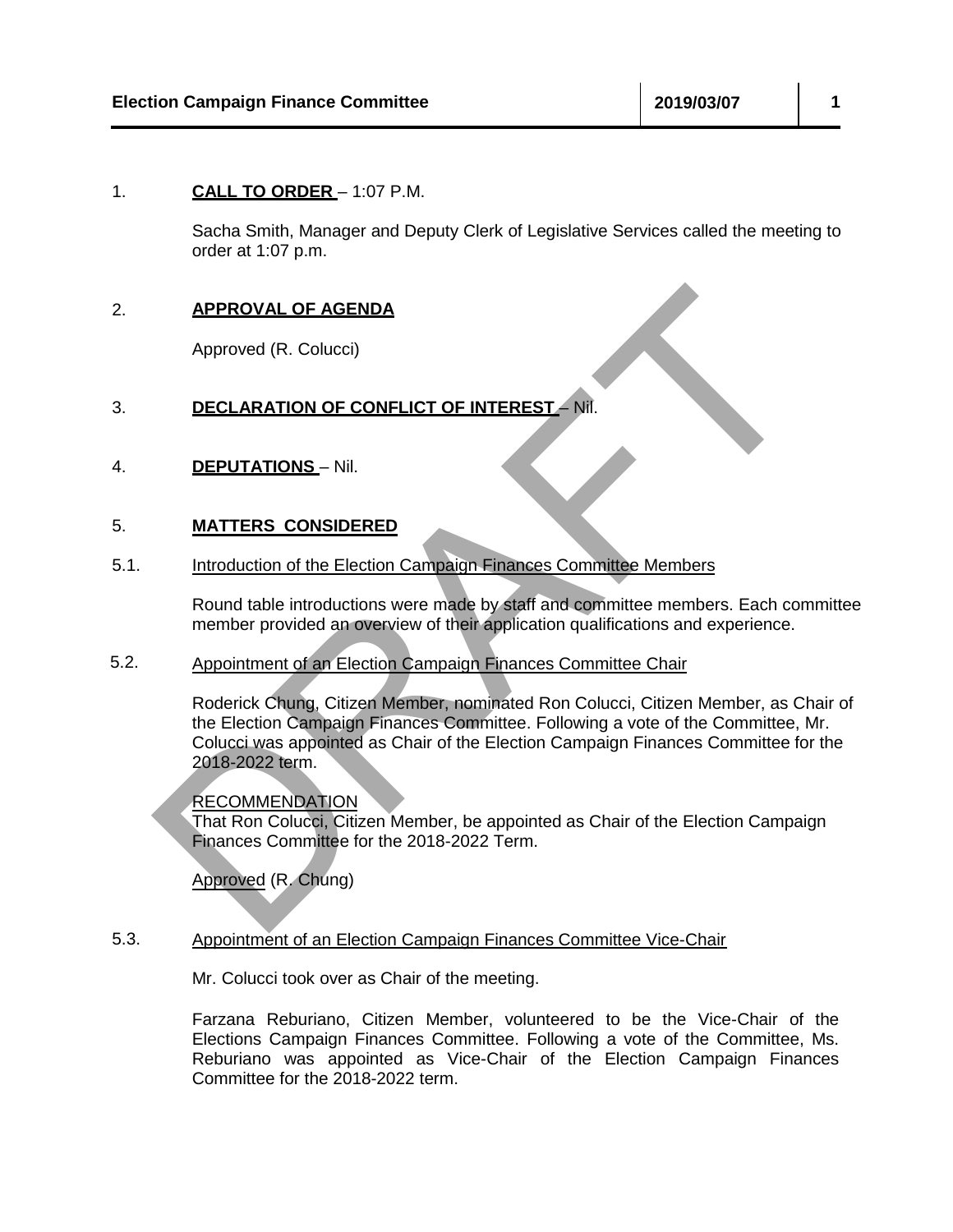### RECOMMENDATION

That Farzana Reburiano, Citizen Member, be appointed as Vice-Chair of the Elections Campaign Finances Committee for the 2018-2022 term.

Approved (R. Chung)

#### 5.4. Draft Election Campaign Finances Committee Terms of Reference

The Committee's Terms of Reference for the 2018-2022 term was presented to the Committee for information purposes and to reaffirm the mandate.

#### 5.5. Draft Election Campaign and Finances Committee Procedures

**Example 12** (K. Chung)<br>
Draft Election Campaign Finances Committee Terms of Reference<br>
The Committee's Terms of Reference for the 2018-2022 (sem was presented to the<br>
Committee for information purposes and to reaffirm the Mr. Colucci requested that staff provide an overview of the Draft Election Campaign Finances Committee Procedures. Diana Rusnov, Director of Legislative Services and City Clerk, went through the Draft Election Campaign Finances Committee Procedures and highlighted the changes in the new legislation that is reflected in the procedures. Mr. Colucci raised a question regarding the committee's ability to go into closed session and receiving documents electronically. Mary Ellen Bench, City Solicitor, spoke to the committee regarding the grounds for the Committee to go into closed session.

### RECOMMENDATION

That the Election Campaign Finances Committee Procedures be approved.

Approved (R. Chung

#### 5.6. Review of the Election Campaign Finances Committee Information Binder

Diana Rusnov, Director of Legislative Services and City Clerk provided an overview of the Election Campaign Finances Committee Information Binder and outlined the contents of the binder to the Committee. Nupur Kotecha, Legal Counsel, City Manager's Office, and Mary Ellen Bench, City Solicitor spoke to the case law and the recent court decision that is included in the binder.

Discussion ensued regarding the Codes of Conduct for Members of LocalBoards and what rules are applied to the Election Campaign and Finances Committee.